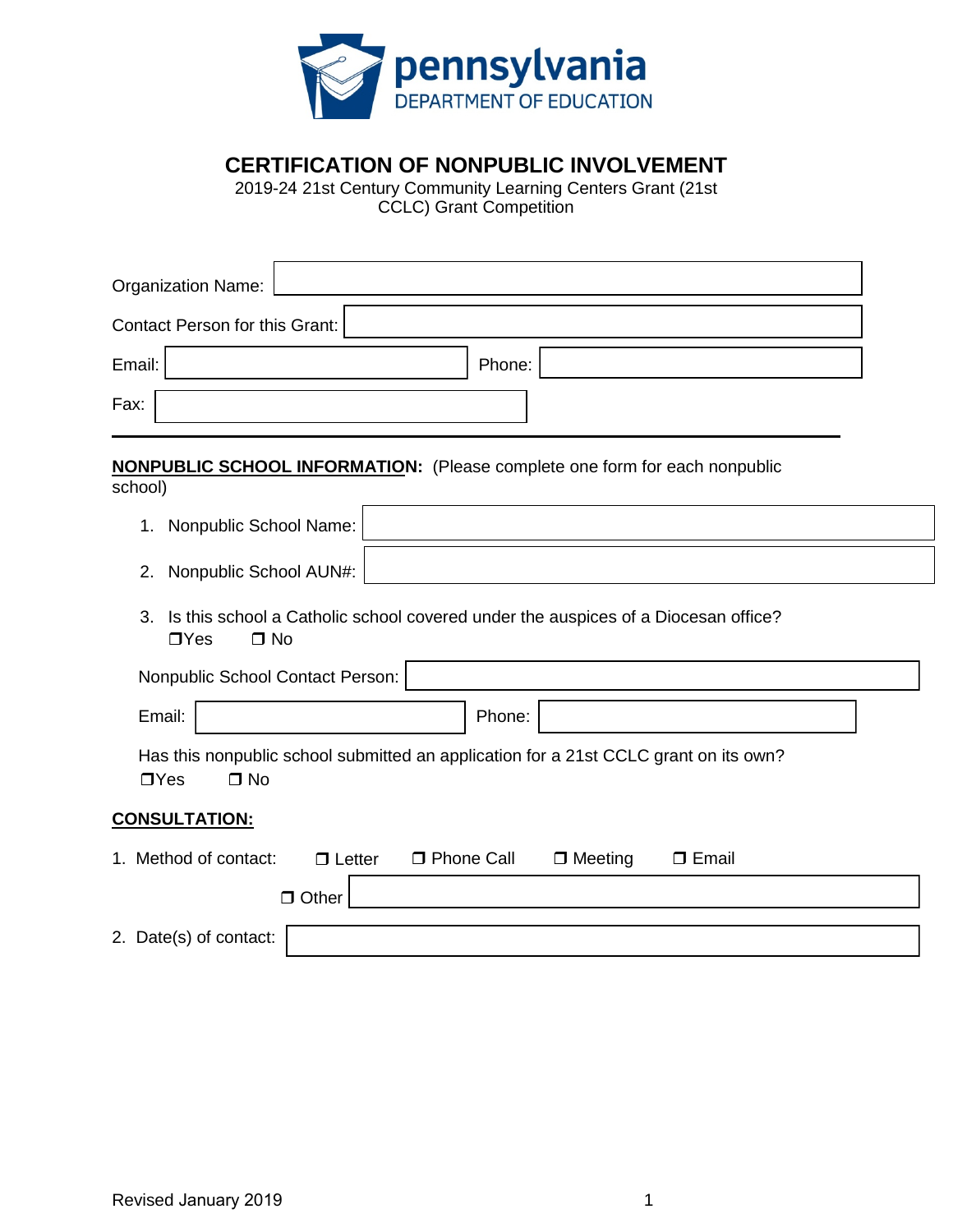## **ASSURANCES**

The nonpublic school has reviewed and agrees to the following assurances:

- applicant regarding the services available under this grant and the instructional program that will be offered if this grant is funded.  $\Box$  The nonpublic had the opportunity for timely and meaningful consultation with the grant
- $\Box$  The nonpublic school will comply with all federal regulations governing the services received under this grant.
- □ Nonpublic schools wishing to participate in the 21st CCLC must sign off on this form and ensure the district receives the original signed copy no later than

 signed copy of this form attached to the copies delivered to PDE. in order to be eligible for services. The applicant agency must submit the

## **(Applicants will edit the time and due date the form must be returned to them.)**

- $\Box$  In order for the nonpublic schools to receive services, the school district submitting the grant must be successful in receiving the grant.
- $\Box$  Nonpublic schools are entitled to 21st CCLC services only not actual dollars. A community-based organization, faith-based organization, for-profit/non-profit organization, intermediate unit, public school district or any successful applicant may NEVER cut a check to a nonpublic school.